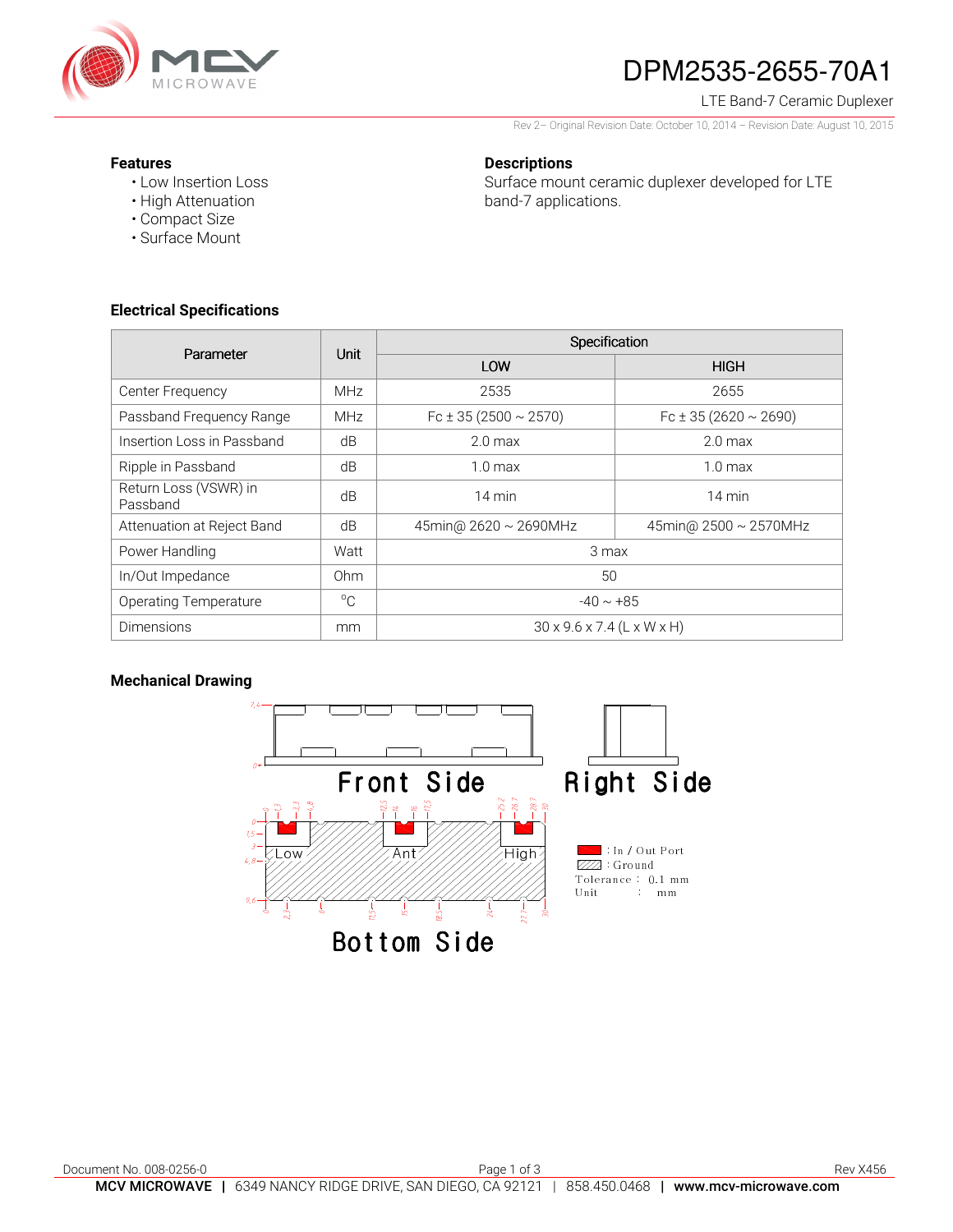

## DPM2535-2655-70A1

#### LTE Band-7 Ceramic Duplexer

Rev 2– Original Revision Date: October 10, 2014 – Revision Date: August 10, 2015

### **Recommended PCB Layout**



#### **Electrical Response**